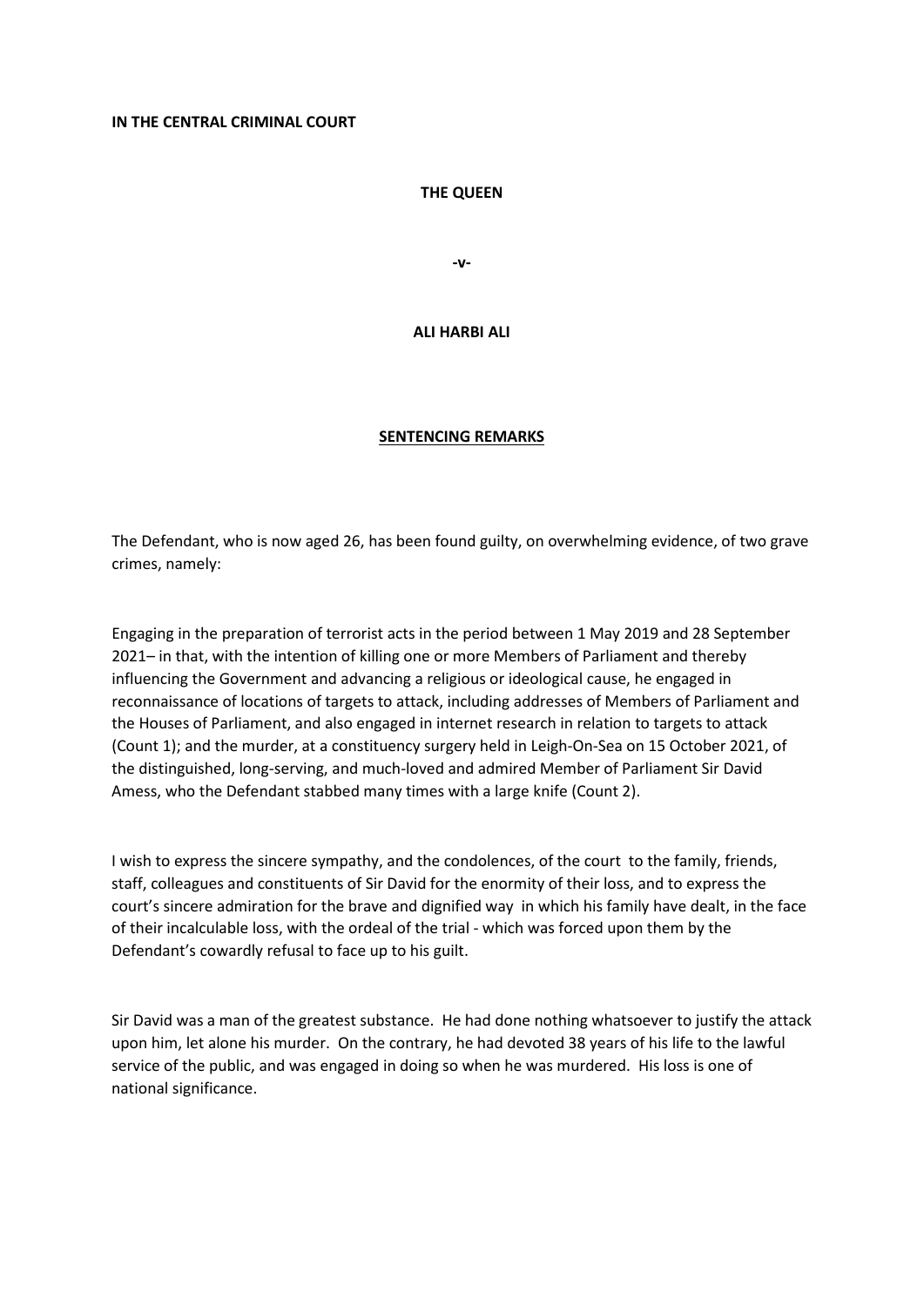Having presided over the trial, I am sure of the following facts:

- 1. In early 2014 the terrorist organisation ISIS (which had its origins in Iraq) aggressively expanded in Syria, occupying massive territories in the eastern provinces - using Raqqa as the location of its central military command for Syria, and announcing its 'Caliphate'.
- 2. In September 2014 Sir David Amess was one of 524 Members of Parliament who voted in favour of a motion, consequent on a request from the Government of Iraq for military support, for UK forces (who were part of an international coalition) to take part in bombing missions against ISIS in Iraq. (ISIS ultimately became known as Islamic state, which is how I will refer to it hereafter).
- 3. In December 2015 Sir David Amess was one of 397 Members of Parliament who voted in favour of a motion, consequent on a United Nations Security Council Resolution that Islamic State constituted an unprecedented threat to international peace and security, for UK forces (again as part of an international coalition) to take part, in accordance with the United Nations Charter, in airstrikes against Islamic State in Syria.
- 4. During the period from around 2014 to 2016 the Defendant, who is a Muslim, and was then aged 18 to 20, was radicalised over the internet – such that (as admitted by him) he variously became sympathetic to. ultimately believed in, ascribed to the ideals of, had allegiance to, agreed with the goals of, and was aligned to, Islamic State (which, in this country, is a proscribed terrorist organisation)
- 5. To begin with, the Defendant had a preference to carry out Jihad, on behalf of Islamic State, in Syria – though, as time passed, travel for that purpose became fraught with risk of arrest. Another option that the Defendant considered, as a result of listening to advice from the then Islamic State spokesman over the internet, was carrying out a domestic act of terrorism. As a result, in about 2016, the Defendant purchased a large knife for the purpose of having it available to use in the event that he decided to carry out a terrorist attack in this country. That was the knife that, five years later, the defendant carried around with him when conducting reconnaissance, and that he used to murder Sir David Amess.
- 6. In October 2017, following many casualties, Islamic State lost Raqqa and other areas of Syria. As a result, it issued an appeal to its sympathisers around the world to strike on their own, wherever they were, using the tactic known as lone wolf attacks - in order to maximise the fears of countries that were members of the coalition that they would see more attacks, such as those carried out in London and Paris. The call for lone wolf attacks continued over the years that followed. Indeed, the last one of relevance to this case was in July 2021, which was the month in which the Defendant began to take an interest in Sir David Amess.
- 7. Ultimately, as the Defendant said in interview, the exhortations to carry out a lone wolf attack resulted in him deciding to carry out his Jihad in this country. In the result, he started to consider options, including looking at previous attacks in this country and abroad. In the result, and in order to take revenge for what, from his perspective, had happened in Raqqa, he decided to target Members of Parliament who, in 2015, had voted for the motion to bomb Islamic State in Syria. As he put it in interview, Members of Parliament were accessible and numerous, and he wanted to influence the politicians.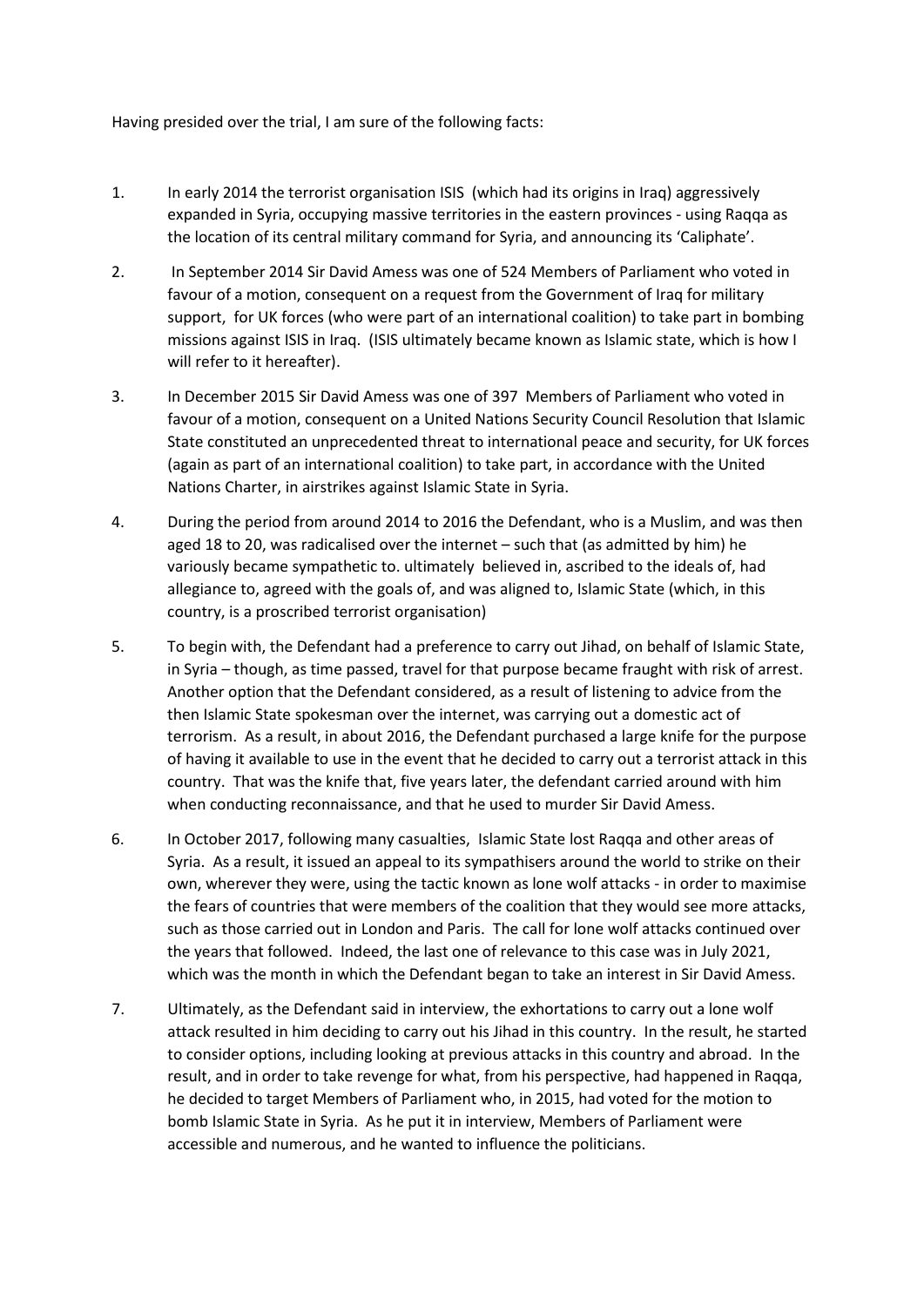- 8. The first Member of Parliament to be targeted by the Defendant was Michael Gove. By May 2019 the Defendant had discovered Mr Gove's then home address, and had drawn up written options for a murderous attack upon him. Thereafter, during the pandemic, and until March 2021, the Defendant's activities were limited to some researches on the internet in relation to Mr Gove, four other Members of Parliament, and a member of the House of Lords.
- 9. Thereafter, in the period from 9 March 2021 until 5 July 2021 the Defendant carried out reconnaissance in the area of Mr Gove's address on eight occasions – ultimately giving up on the idea of attacking him there, because he had divorced and moved away. However, that did not stop the Defendant from conducting further research on Mr Gove from as time passed.
- 10. As he admitted in interview, the Defendant then decided to start looking at the Houses of Parliament, and trying to spot where Members of Parliament came out and what they were doing. By this time, the Defendant had decided to start to carry out attacks here and to use the knife (to which I have already referred) to kill. Thus, as already touched on, he carried it in his shoulder bag during subsequent reconnaissance expeditions.
- 11. In the period between 15 July 2021 and 22 September 2021 the defendant carried out reconnaissance in the area of the Houses of Parliament on eight occasions, the last of which involved walking by three times. During that period he also researched Members of Parliament on the internet, including Mr Gove, and (for the first time) Sir David Amess (on 19 & 22 July 2021) together with Mike Freer (on 16 September 2021). Indeed, on 17 September 2021, which was between his  $6<sup>th</sup>$  and  $7<sup>th</sup>$  expeditions to the area of the Houses of Parliament, the Defendant carried out reconnaissance in the vicinity of Mr Freer's constituency premises in Finchley.
- 12. Ultimately, the Defendant realised that, because of previous attacks, the police at the Houses of Parliament were heavily armed, such that an attack there would be difficult. So he decided to make another plan and, after some further research in relation to Mr Freer and first research in relation to Stephen Timms MP (who had been stabbed during one of his constituency surgeries), he decided to attack a Member of Parliament at a constituency surgery.
- 13. By 25 September 2021 the Defendant had drafted a Note, linked to a film about Raqqa, explaining that he was acting in revenge. By 27 September (after finding a Twitter message about Sir David Amess's constituency surgeries, which contained his email address) the Defendant had settled on Sir David as his target.
- 14. In the period between 27 and 30 September 2021 the Defendant was in email contact with Rebecca Hayton, a member of Sir David's staff and, by pretending to be a new constituent and by giving a false address, had arranged to attend Sir David's constituency surgery at Belfairs Methodist Church in Leigh-On-Sea at noon on Friday 15 October.
- 15. In the days leading up to that appointment the Defendant conducted further internet research in relation to Sir David, including as to his connections with the Jewish community which, in the Defendant's view, provided a further reason to kill him. The day before the appointment the Defendant researched previous terrorist stabbings in Reading and London.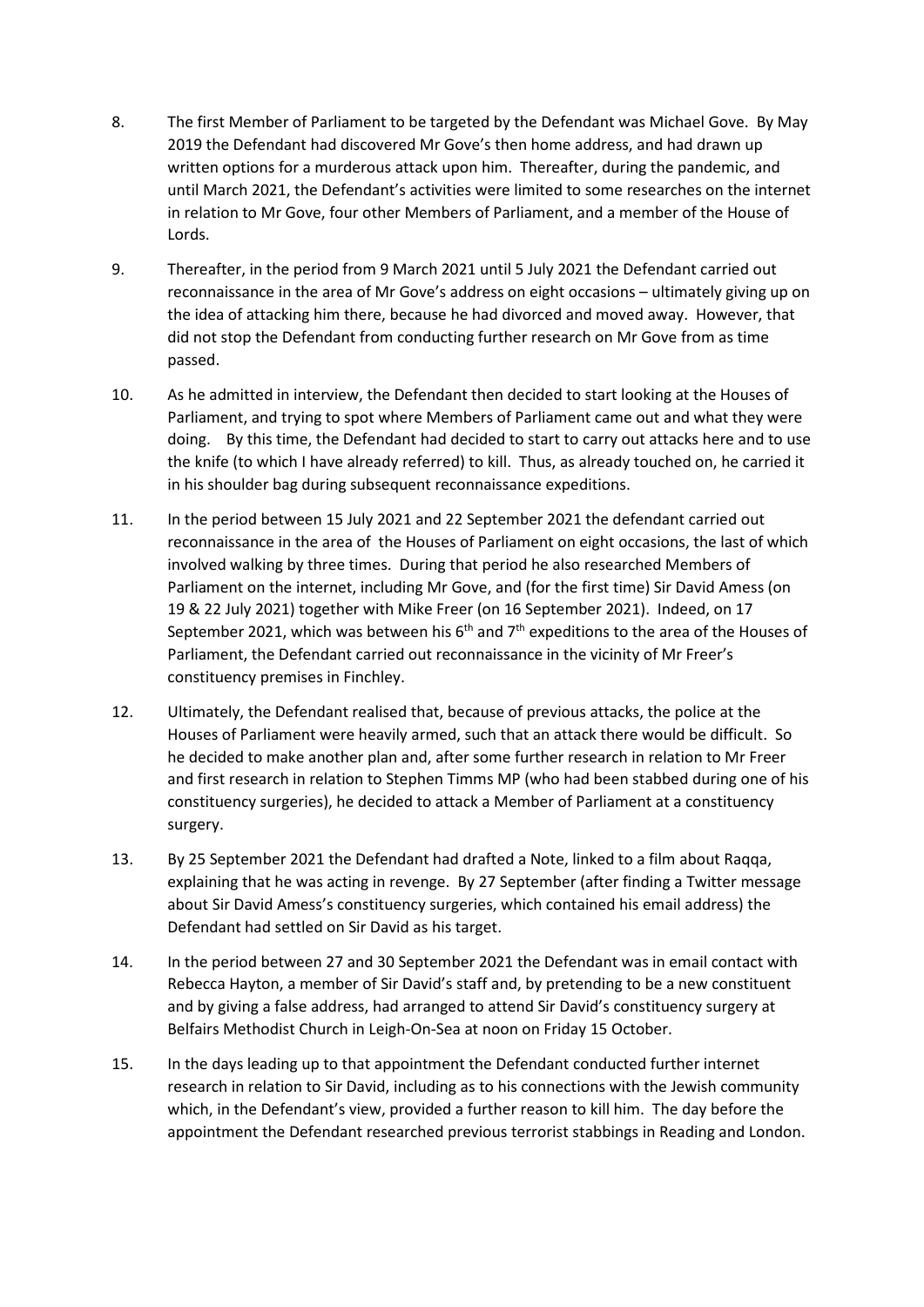- 16. On 15 October 2015 the Defendant travelled by public transport and on foot to the Church. He was carrying his shoulder bag with the knife in it. His plan was to stab Sir David to death, then to wait at the scene for armed police to arrive, and then to martyr himself by attacking them and, he hoped, being shot dead by them in the process.
- 17. The Defendant was greeted by Sir David's Constituency Assistant Julie Cushion, and was then taken through by Rebecca Hayton to the small office that Sir David was using. Sir David and Rebecca Hayton sat on one side of a desk, and the Defendant sat on the other side. The Defendant had his principal phone out and, after about five minutes, and unbeknown to Sir David and Miss Hayton, used it to send a WhatsApp message of the 25 September Note (to which I have already referred), and the link to the film about Raqqa, to members of his family Then, and without warning, the Defendant produced the knife and began to stab Sir David multiple times, aiming (in accordance with Islamic State training videos that he had viewed) for the main blood vessels in the body. Sir David, who was unarmed, fought bravely, and hard, against the attack, but was overwhelmed by the defendant, who was much younger and larger, and who murdered him by inflicting multiple deep stab wounds to the chest.
- 18. In the meanwhile Rebecca Hayton had managed to escape from the office and to alert Julie Cushion, who rang the police from outside. Two constituents, Darren King, and Yvonne Eaves, who had an appointment at 12.15, also arrived outside. They went in to see of they could help Sir David. The Defendant was on the phone to his family who were hysterical, but was still holding the knife and refused any access to Sir David – telling Mr King that he wanted to kill Sir David and every MP who had voted for the bombing of Syria, and that he wanted to be shot and to be a hero.
- 19. The first police officers to arrive at the scene were PCs Scott and Curtis. They were in plain clothes, and were armed only with their batons and PAVA spray. They entered the church. The Defendant charged at them, and they retreated a little, but then bravely stood their ground. Eventually, because of his sister's ongoing hysterics on the phone, the Defendant dropped the knife and the two officers arrested him. On being taken outside the Defendant was smug and self-satisfied about what he had done
- 20. On reception at the police station the Defendant said that the crime was terror based and also referred to religion. In interview he admitted that he was acting in revenge, and that he wanted to influence politicians.
- 21. This was a murder carried out in revenge for Islamic State's losses in Syria. It owed nothing to any humanitarian considerations. As with the offence in Count 1, it was done with the intention of influencing the Government and of thereby advancing a religious or ideological cause – namely that of Islamic State. The Defendant has no remorse or shame for what he has done – quite the reverse.

The sentence on Count 2 is fixed by law, namely life imprisonment. The maximum sentence available on Count 1 is life imprisonment.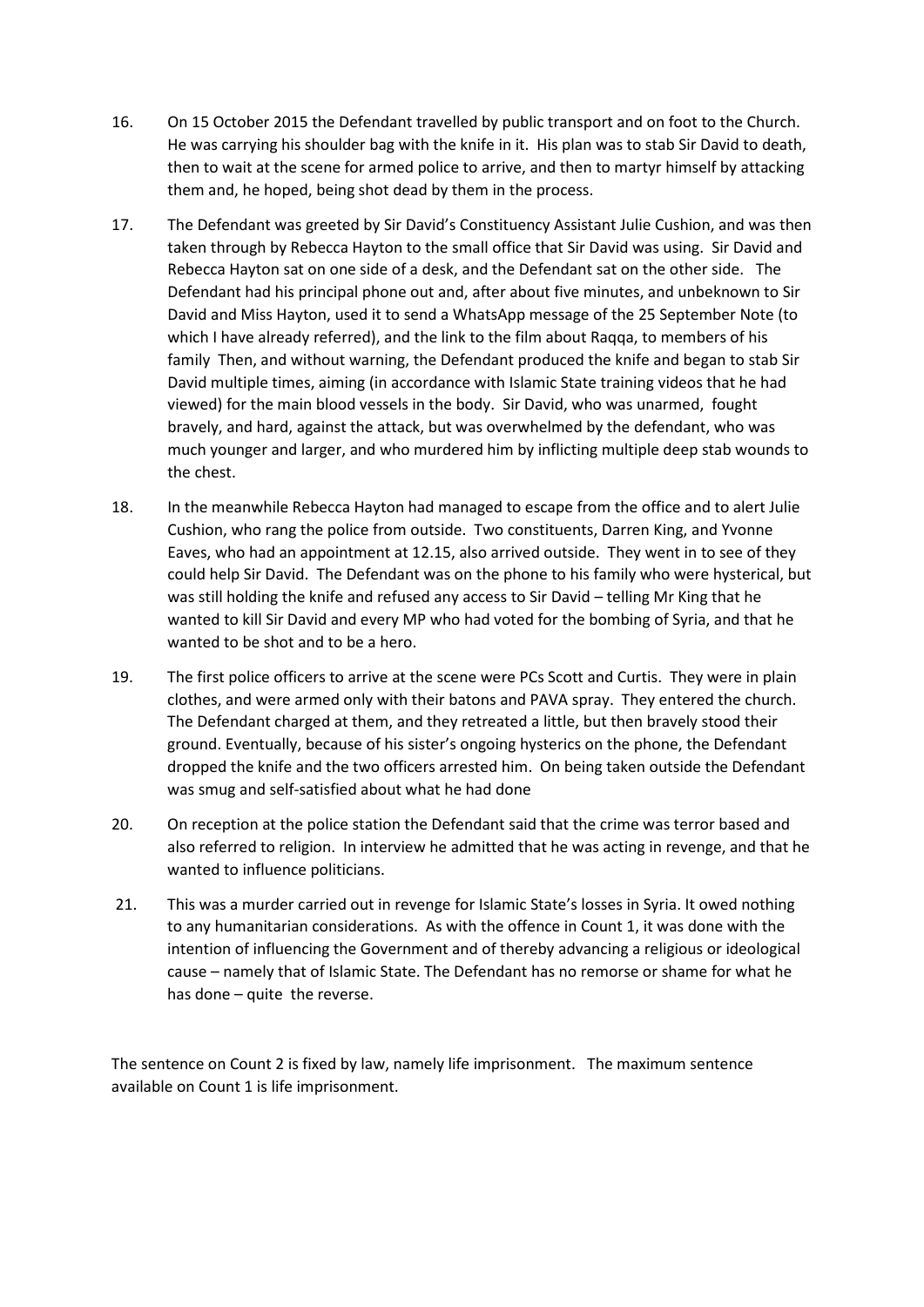In relation to Count 2, I have to decide whether to set a minimum term before the completion of which the Defendant cannot even be considered for release on parole, or whether, by not fixing a minimum term, to impose a whole life sentence – which would mean, in all likelihood, that the Defendant will die in prison.

I must first identify the correct starting point.

For the purposes of this case, Paragraph 2 of Schedule 21 to the Sentencing Act 2020 provides that the appropriate starting point is a whole life order if the court considers that the seriousness of the offence (or of the combination of the offence and another offence(s) associated with it) is exceptionally high, and the offender was over the age of 21 when the offence was committed. The Schedule makes clear that a murder done (as in this case) for the purpose of advancing a religious or ideological cause will normally be an offence of exceptionally high seriousness.

The Defendant was aged 25 at the time of the murder. Against the background of my findings of fact, and whether the murder is viewed in isolation or in combination with the offence in Count 1, I have no doubt at all that the correct starting point is a whole life order.

I must then go on to weigh the aggravating and mitigating features.

The criteria in section 69 of the 2020 Act, as amended, are met – in particular that the murder was committed for the purposes of terrorism. Thus I must treat that fact as an aggravating feature, and state in court that the offence is so aggravated – which I do. However, as the Prosecution recognise, that factor has already been taken into account in deciding on the starting point, and double counting must be avoided.

The additional aggravating factors are that:

- (1) There was a significant degree of planning and premeditation.
- (2) The use of a knife that had been taken to the scene.
- (3) The fact that Sir David was providing a public service or performing a public duty.
- (4) The fact that the offence was committed as an act of revenge upon an elected representative, motivated by how that representative had voted in Parliament.
- (5) The fact that the Defendant prevented members of the public from trying to help Sir David (albeit that it is accepted that, to an extent, that is a manifestation of the Defendant's intent to kill and, again, double counting must be avoided).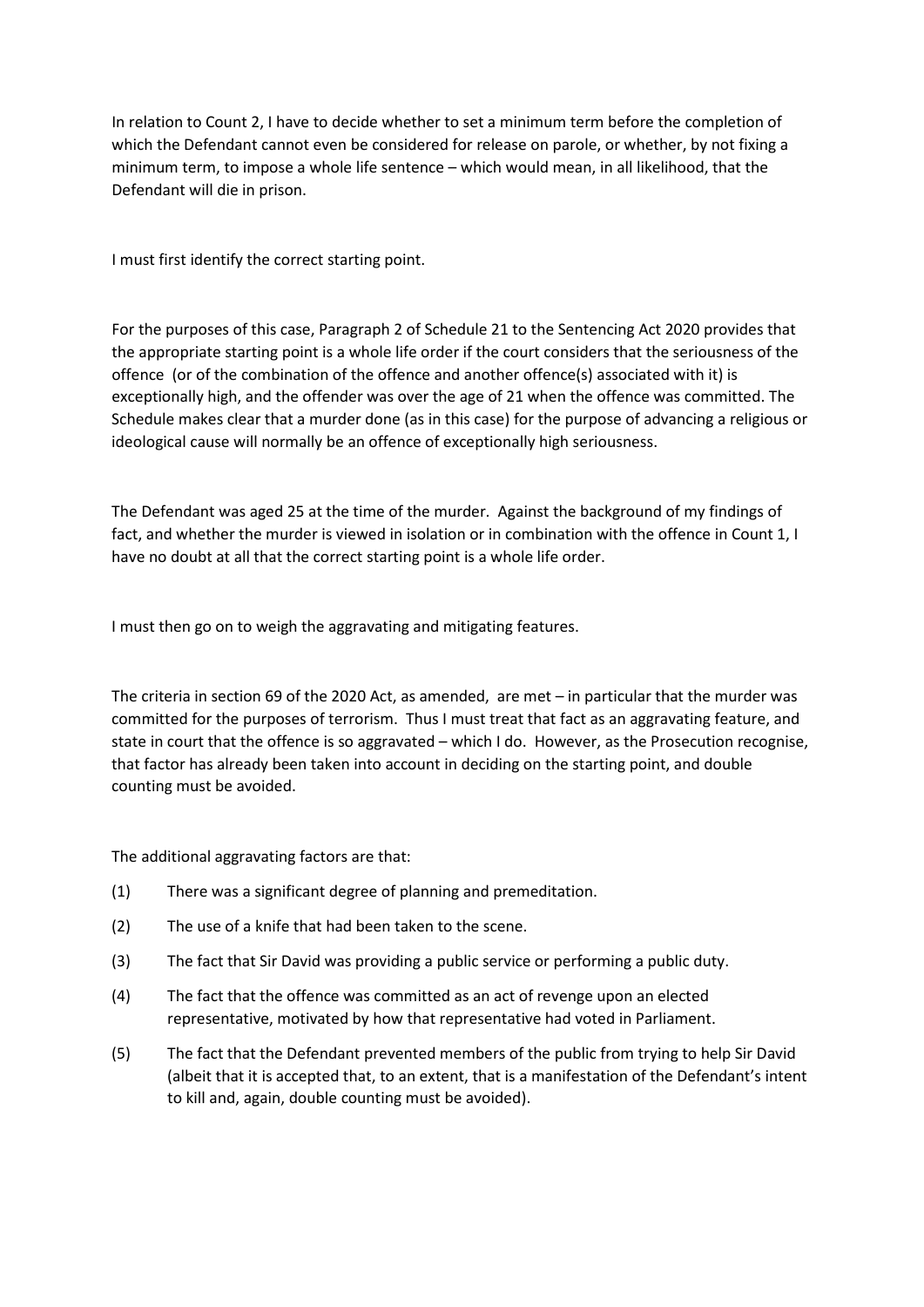The only potential mitigating feature is the Defendant's lack of previous convictions and cautions. However, given his unlawful activities over a substantial period of time in relation to Count 1 and the gravity of the murder, that is a feature of very little weight.

Each case that falls within the whole life starting point must be carefully considered on its own facts. I have so considered this case.

It is a matter of judicial discretion as to whether a whole life order is made.

This was a murder that struck at the heart of our democracy. Given my findings of fact, the fact that the most significant aggravating features of the murder greatly outweigh the single mitigating feature, and whether the murder is viewed in isolation or in combination with offence in Count 1, I have no doubt whatsoever that this is an exceptional case in which the element of just punishment requires the imposition of whole life order, such that the Defendant must be kept in prison for the rest of his life.

I agree with the Prosecution that, applying the relevant Guideline, the offence in Count 1 is appropriately placed in Category 2A, and thus attracts a starting point of life imprisonment with a minimum term of 25 years.

The aggravating features are that the targets of the intended attacks were Members of Parliament, and the repeated possession of terrorist material. The single mitigating feature is the absence of previous convictions or cautions. Again, the aggravating features significantly outweigh the mitigating feature.

In the result, the sentence that I propose to impose on Count 1 is a concurrent term of life imprisonment with a minimum term of 30 years.

Ali Ali, the sentence that I impose on you on Count 2 is one of life imprisonment, with a whole life order. On Count 1, the sentence is life imprisonment with a minimum term of 30 years concurrent.

I also make a Forfeiture Order, under the terms of section 23A of the Terrorism Act 2000, in relation to the items specified by the Prosecution, which include the knife.

Further, under Part 4 of the Counter-Terrorism Act 2008, you will be subject to the Terrorism Notification Requirements for a period of 30 years.